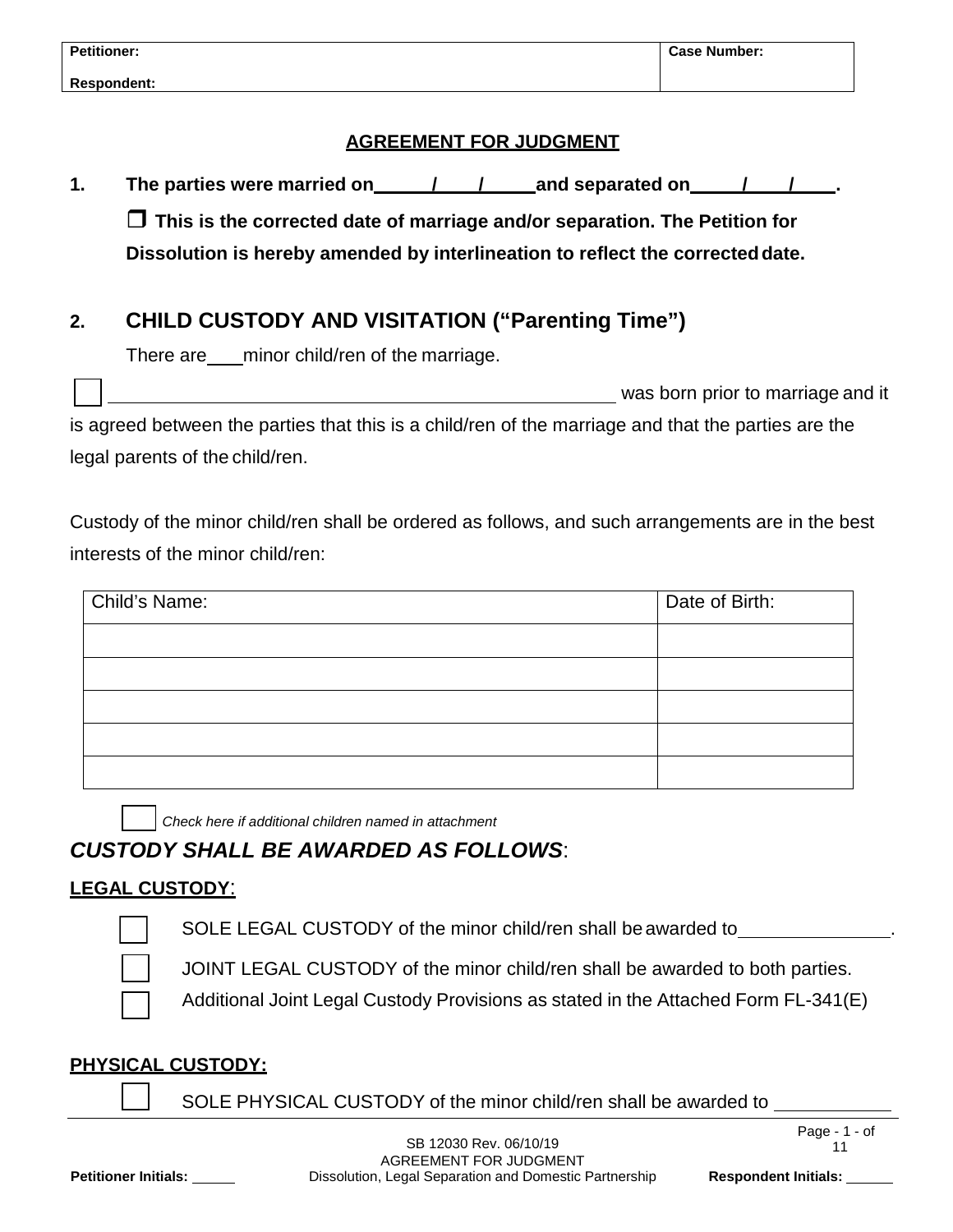| <b>Petitioner:</b>   |                                                                                                                                                                                                                                                                                                                                                                                                                                                      | <b>Case Number:</b>               |
|----------------------|------------------------------------------------------------------------------------------------------------------------------------------------------------------------------------------------------------------------------------------------------------------------------------------------------------------------------------------------------------------------------------------------------------------------------------------------------|-----------------------------------|
| <b>Respondent:</b>   |                                                                                                                                                                                                                                                                                                                                                                                                                                                      |                                   |
|                      | JOINT PHYSICAL CUSTODY shall be shared between both parties.<br>Additional Physical Custody Provisions as stated in the Attached Form FL-341(D)                                                                                                                                                                                                                                                                                                      |                                   |
|                      | VISITATION ("Parenting Time") AS FOLLOWS:                                                                                                                                                                                                                                                                                                                                                                                                            |                                   |
|                      | PRIMARY PHYSICAL CUSTODY to_____________________, with the right of                                                                                                                                                                                                                                                                                                                                                                                  |                                   |
|                      |                                                                                                                                                                                                                                                                                                                                                                                                                                                      | as follows:                       |
| <b>OR</b>            |                                                                                                                                                                                                                                                                                                                                                                                                                                                      |                                   |
|                      | As contained in the attached Family Court Services report, consisting of                                                                                                                                                                                                                                                                                                                                                                             |                                   |
|                      |                                                                                                                                                                                                                                                                                                                                                                                                                                                      |                                   |
| <b>OR</b>            |                                                                                                                                                                                                                                                                                                                                                                                                                                                      |                                   |
|                      |                                                                                                                                                                                                                                                                                                                                                                                                                                                      |                                   |
|                      |                                                                                                                                                                                                                                                                                                                                                                                                                                                      |                                   |
|                      | Holiday Schedule as stated in the Attached Form FL-341(C)                                                                                                                                                                                                                                                                                                                                                                                            |                                   |
|                      | <b>PURSUANT TO FAMILY CODE SECTION 3048 (A)</b>                                                                                                                                                                                                                                                                                                                                                                                                      |                                   |
|                      | This Court exercises jurisdiction under the Uniform Child Custody and Jurisdiction<br>п<br>Enforcement Act (part 3 of the California Family code, commencing with section 3400)<br>Notice and opportunity to be heard were given under Family Code Section 3425.<br>Violation of the order may subject the party in violation to civil or criminal penalties, or both.<br>The habitual residence of the child/ren is the United States unless marked |                                   |
|                      | <b>ADDITIONAL ORDERS RE: MINOR CHILDREN</b>                                                                                                                                                                                                                                                                                                                                                                                                          |                                   |
|                      | Neither party shall remove the child/ren from the following geographic area<br>without prior written consent of the other party or prior order<br>of the Court first having been obtained $\Box$ except for vacation periods.                                                                                                                                                                                                                        |                                   |
|                      |                                                                                                                                                                                                                                                                                                                                                                                                                                                      | Page - 2 - of                     |
| Petitioner Initials: | SB 12030 Rev. 06/10/19<br>AGREEMENT FOR JUDGMENT<br>Dissolution, Legal Separation and Domestic Partnership                                                                                                                                                                                                                                                                                                                                           | 11<br><b>Respondent Initials:</b> |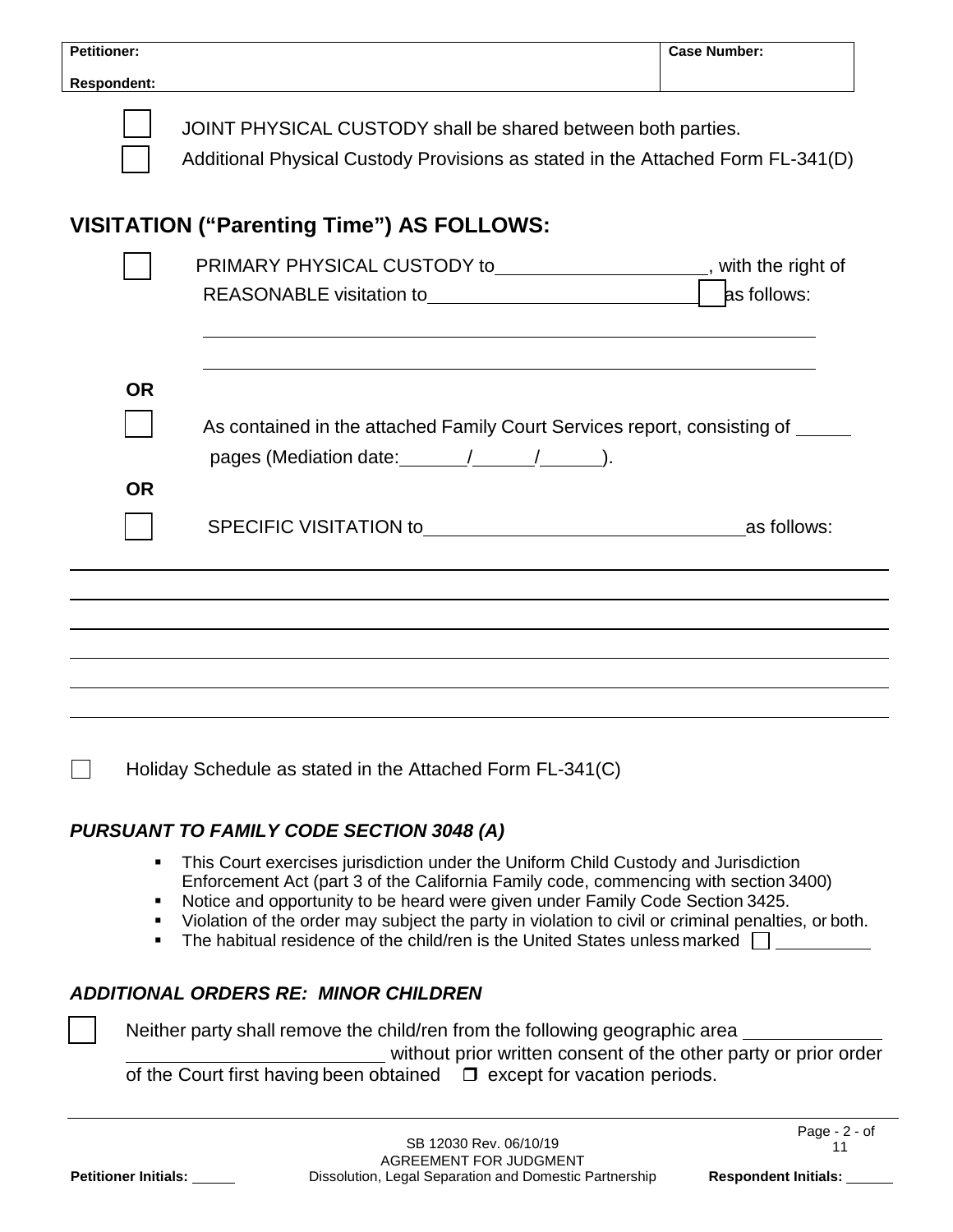| <b>Petitioner:</b> |                                                                                                                                                                                                                                 | <b>Case Number:</b> |
|--------------------|---------------------------------------------------------------------------------------------------------------------------------------------------------------------------------------------------------------------------------|---------------------|
| <b>Respondent:</b> |                                                                                                                                                                                                                                 |                     |
|                    | Neither party shall use or make, nor allow any other persons to use or make, any<br>disparaging, or derogatory remarks about the absent parent in the presence of said<br>child/ren.                                            |                     |
|                    | Each party shall keep the other party informed of his or her current address and telephone<br>number and those of the child/ren and shall notify the other within _______ days of any change<br>of address or telephone number. |                     |
|                    | shall not consume any alcoholic beverages, narcotic, or restricted<br>dangerous drug (except upon prescription) prior to______hours of visitation or during the<br>visitation with the minor children.                          |                     |
|                    | Transportation for visitation shall be asfollows:                                                                                                                                                                               |                     |
|                    |                                                                                                                                                                                                                                 |                     |
|                    |                                                                                                                                                                                                                                 |                     |
|                    |                                                                                                                                                                                                                                 |                     |
|                    |                                                                                                                                                                                                                                 |                     |
|                    |                                                                                                                                                                                                                                 |                     |

## **3. CHILD SUPPORT**

|  |                                                         | $\parallel$ Petitioner $\parallel$ L Respondent shall pay to the other party as and for child support the |  |
|--|---------------------------------------------------------|-----------------------------------------------------------------------------------------------------------|--|
|  |                                                         |                                                                                                           |  |
|  |                                                         | dies, marries, becomes emancipated, reaches the age of 18 or reaches the age of 19 and is                 |  |
|  |                                                         | a full-time high school student, or until further order of the Court, whichever first occurs,             |  |
|  |                                                         | $\Box$ Payable one-half on the $\Box$ and one-half on the $\Box$ day of each month.                       |  |
|  | $\Box$ Payable once a month on the _____ of each month. |                                                                                                           |  |

The allocation of support per child is as stated in the attached Child Support Calculation.

**GUIDELINE:** A printout of a computer calculation and findings **is attached** and incorporated in this

order. The amount of support per the guideline formula is \$

 $\Box$  The amount of child support is set forth as calculated under the guideline.

**OR**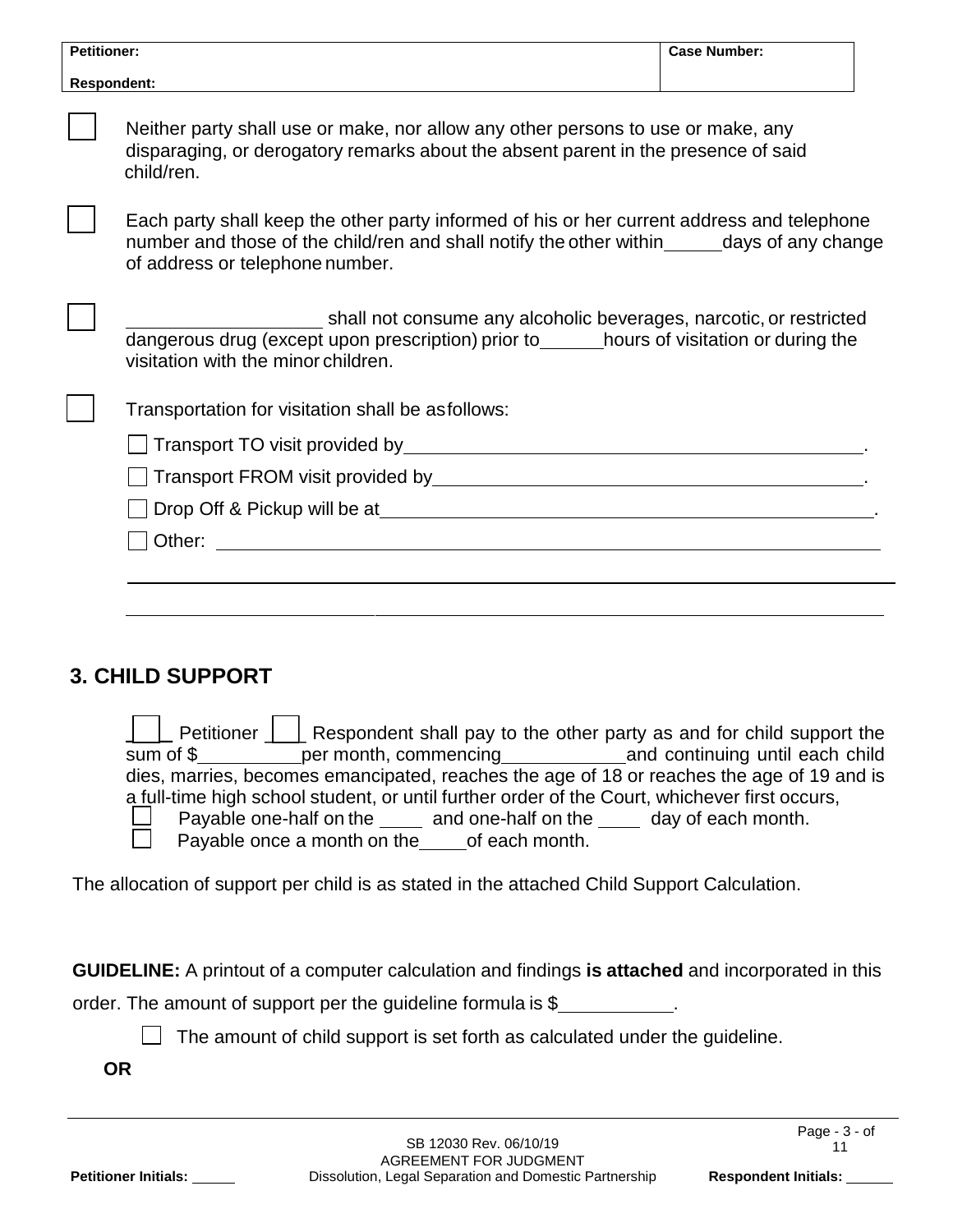| <b>Petitioner:</b> | <b>Case Number:</b> |
|--------------------|---------------------|
| <b>Respondent:</b> |                     |

**WE AGREE TO NON-GUIDELINE CHILD SUPPORT.** The child support agreed to by the parties is below or above guideline. Pursuant to Family Code Section 4065(a), the parties declare that they have been fully informed of their rights concerning child support. Neither party is acting out of duress or coercion. Neither party is receiving public assistance and no application for public assistance is pending. The needs of the children will be adequately met by this agreed-upon amount of child support; the agreement is in the best interests of the children involved. Application of the guideline amount would be unjust or inappropriate in this case. If the order is below the guideline, no change of circumstances will be required to modify this order. If the order is above the guideline, a change of circumstances will be required to modify this order.

|                                                                                           |              | $\Box$ Health insurance coverage for the minor children of the parties shall be maintained by the            |
|-------------------------------------------------------------------------------------------|--------------|--------------------------------------------------------------------------------------------------------------|
|                                                                                           |              | $\Box$ petitioner $\Box$ respondent if available at no or reasonable cost through their respective places of |
| employment or self-employment. Both parties are ordered to cooperate in the presentation, |              |                                                                                                              |
| collection and reimbursement of any health-care claims. Any health expenses not paid by   |              |                                                                                                              |
| insurance shall be shared:                                                                | % Petitioner | _% Respondent                                                                                                |

| <b>CHILD CARE COSTS</b>                                                   |
|---------------------------------------------------------------------------|
| Respondent shall pay reasonable child care costs related to<br>Petitioner |
| employment or necessary job training in the amount of $$$<br>, per month: |
| Each party shall pay one-half.                                            |
| % Petitioner % Respondent                                                 |
| Petitioner<br>\$ Respondent                                               |
|                                                                           |

|                            | $\Box$ NO CHILD SUPPORT ORDER because child support has been previously established in |  |
|----------------------------|----------------------------------------------------------------------------------------|--|
| another case. Case Number: |                                                                                        |  |

□ RESERVED. The court's jurisdiction to award child support is reserved for the following reason:

 $\Box$  Petitioner and Respondent have equal time with the children and equal income.

 $\Box$  Supporting party has no income at this time.

 $\Box$  Other: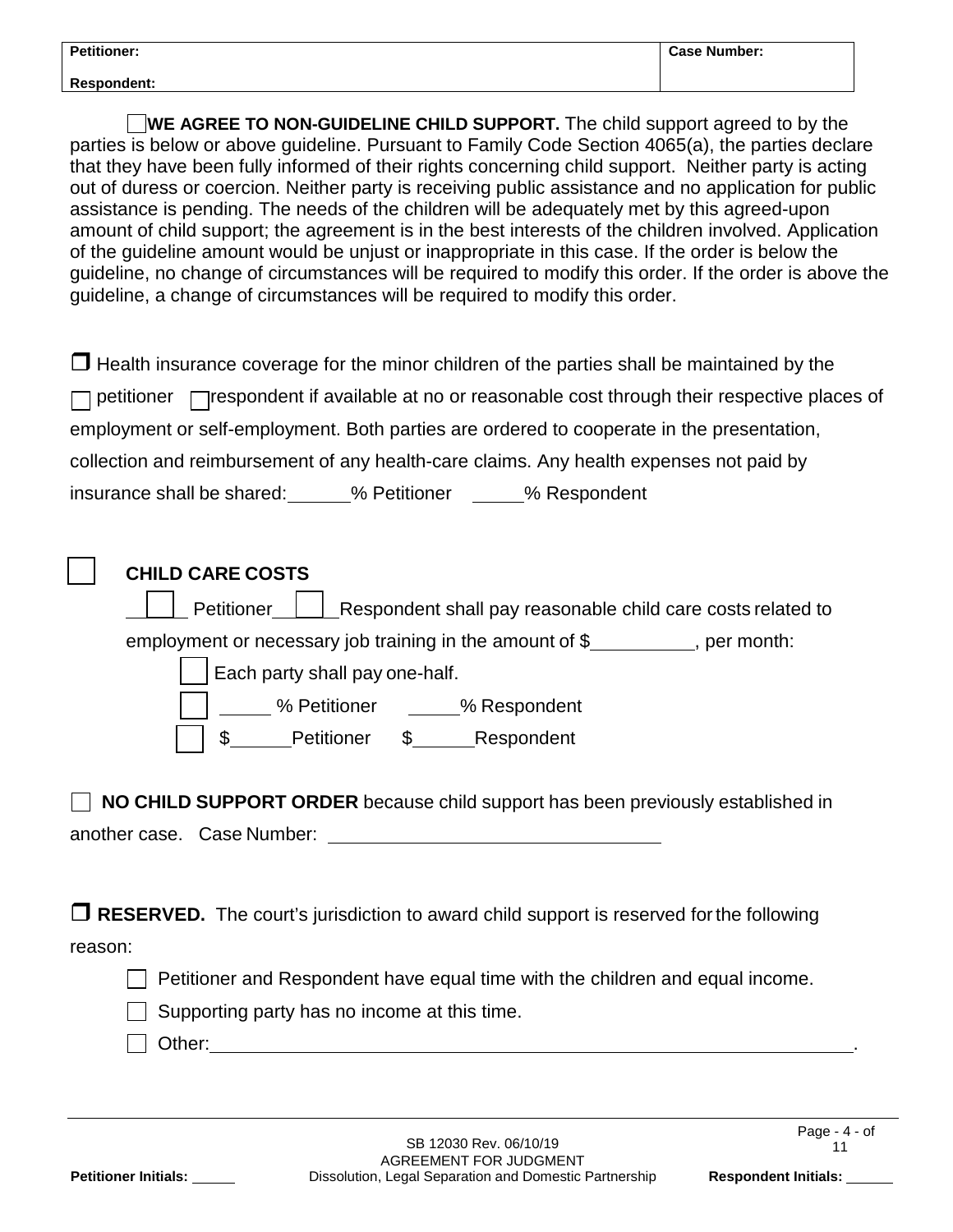| <b>Petitioner:</b>                                                                                             | <b>Case Number:</b> |
|----------------------------------------------------------------------------------------------------------------|---------------------|
| <b>Respondent:</b>                                                                                             |                     |
| Petitioner   Respondent shall pay to the other party child support<br>$\square$ ARREARS                        |                     |
| arrears in the principal sum of $\frac{2}{3}$ for the period of $\frac{1}{\sqrt{2}}$ to $\frac{1}{\sqrt{2}}$ . |                     |
|                                                                                                                |                     |
|                                                                                                                |                     |
|                                                                                                                |                     |
|                                                                                                                |                     |
|                                                                                                                |                     |
|                                                                                                                |                     |

## **4. SPOUSAL SUPPORT**

**WAIVER.** Petitioner Respondent freely, knowingly and intelligently waives spousal support forever. The Court's jurisdiction to award spousal support to that/those parties shall be terminated. The court shall have no jurisdiction to award spousal support, and therefore no support can be ordered regardless of future hardship. The Parties agree and the court finds that the Party/Parties waiving spousal support have considered the factors listed in Family Code Section 4320.

 **ZERO SUPPORT/RESERVED – LONG-TERM MARRIAGE.** Neither party shall receive spousal support from the other. The court reserves jurisdiction over this issue for the benefit of either party as this was a long-term marriage.

**RESERVED.** The Court's jurisdiction to award spousal support to **Petitioner** Respondent is reserved for later determination upon Request for Order.

**SPOUSAL SUPPORT PAYMENTS.** Petitioner **Respondent shall pay spousal support** to the other Party the sum of  $\$\$  per month,

 $\Box$  Spousal Support due one-half on the first and one-half on the fifteenth day of each month

Spousal Support due on the first of the month

 $\Box$  Spousal Support due on the  $\Box$  day of each month

commencing and continuing until

Spousal support shall terminate upon the death of either party or the remarriage of the supported party, or further order of the court, whichever occurs first.

**NOTICE:** It is the goal of this State that each party must make reasonable good faith efforts to become self-supporting as provided for in Family Code section 4320. The failure to make reasonable good faith efforts may be one of the factors considered by the court as a basis for modifying or terminating support.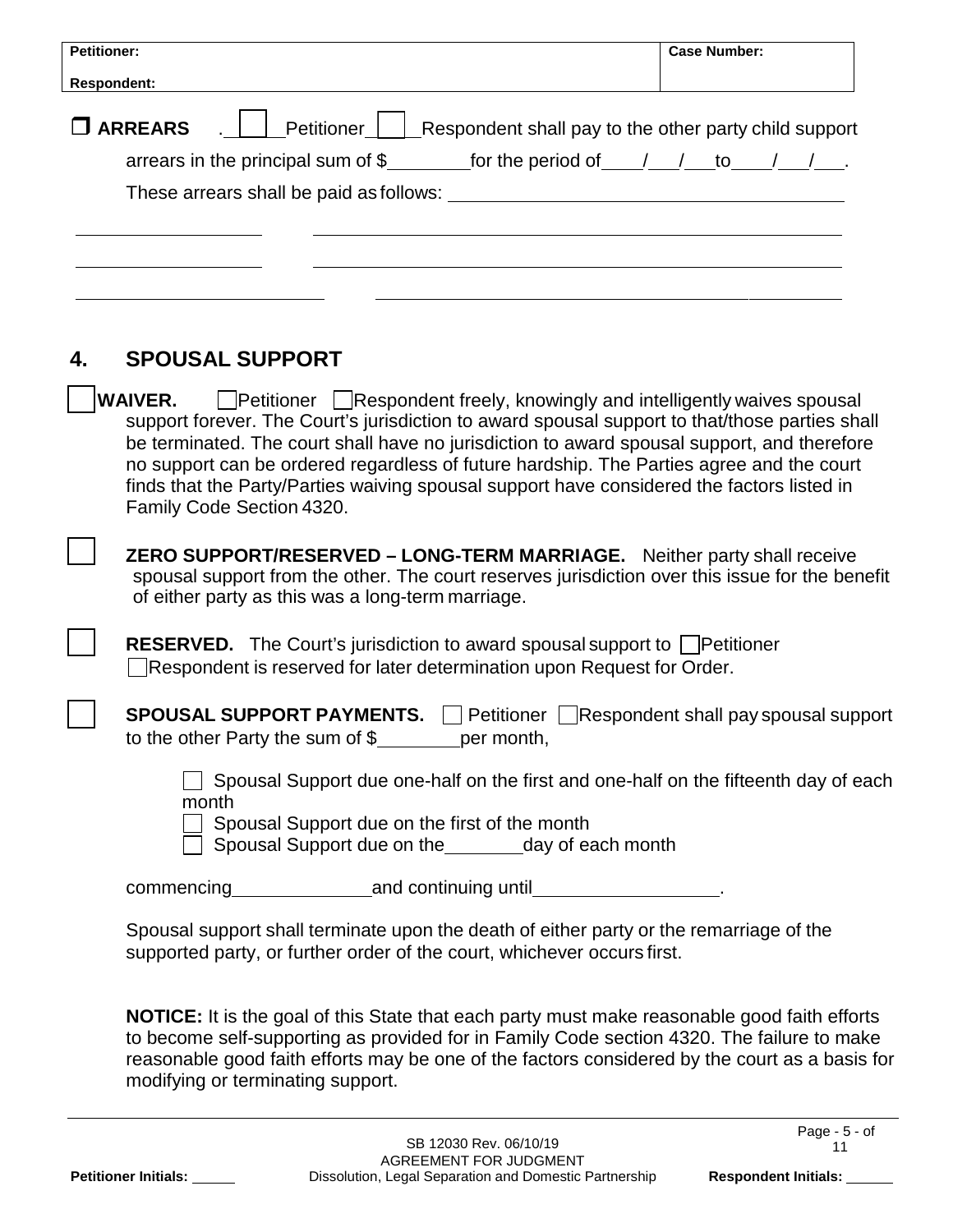| <b>Petitioner:</b>                                                                                                   | <b>Case Number:</b> |  |  |
|----------------------------------------------------------------------------------------------------------------------|---------------------|--|--|
| <b>Respondent:</b>                                                                                                   |                     |  |  |
| DIVISION OF COMMUNITY PROPERTY (property acquired during the marriage)                                               |                     |  |  |
| There are no property issues before the Court and the Court shall terminate jurisdiction over<br>property issues.    |                     |  |  |
| All household items have been distributed between the parties<br>except for the following: except for the following: |                     |  |  |
| <b>COMMUNITY PROPERTY AWARDED TO PETITIONER SHALL BE AS FOLLOWS:</b>                                                 |                     |  |  |
| Petitioner shall be awarded as his/her share of the community property the following:                                |                     |  |  |
|                                                                                                                      |                     |  |  |
| Item/Description:                                                                                                    | Approximate Value:  |  |  |
|                                                                                                                      |                     |  |  |
|                                                                                                                      |                     |  |  |
|                                                                                                                      |                     |  |  |
|                                                                                                                      |                     |  |  |
|                                                                                                                      |                     |  |  |

| Item/Description: | Approximate Value: |
|-------------------|--------------------|
|                   |                    |
|                   |                    |
|                   |                    |
|                   |                    |
|                   |                    |

## **6. DIVISION OF COMMUNITY OBLIGATIONS (debts acquired during marriage)**

There are no community debts subject to division by thecourt.

 **COMMUNITY DEBTS:** Each Party shall pay any and all obligations awarded to him/her, including but not limited to the community property obligations secured by property awarded to that Party. Scheduled debts, liabilities, and obligations shall be paid as follows: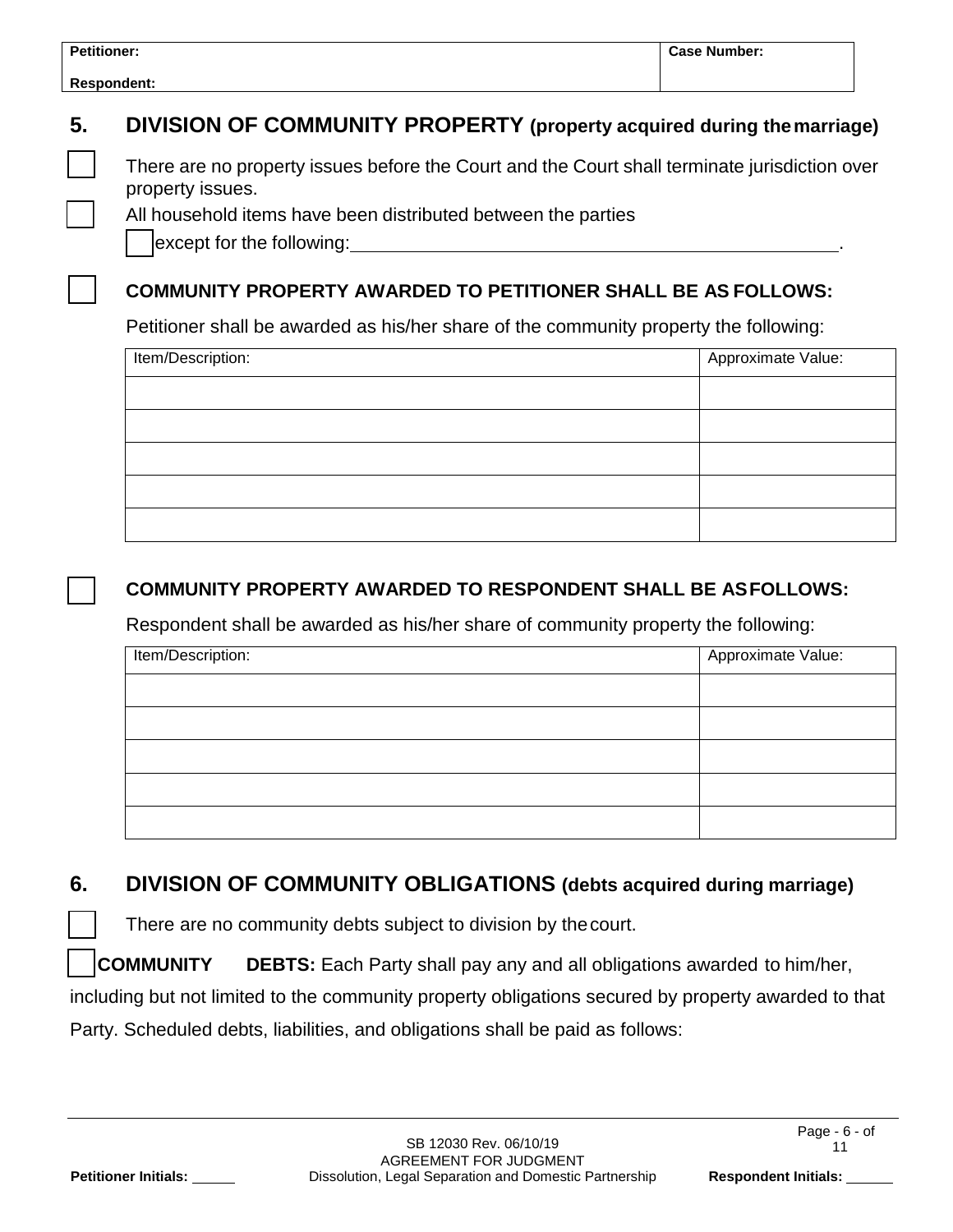| <b>Petitioner:</b> | ∣ Case Number: |
|--------------------|----------------|
|--------------------|----------------|

| following obligations: | Creditor/Account No.: (last 4 digits only)                                                   | Approximate Amount Owing: |
|------------------------|----------------------------------------------------------------------------------------------|---------------------------|
|                        |                                                                                              |                           |
|                        |                                                                                              |                           |
|                        |                                                                                              |                           |
|                        |                                                                                              |                           |
|                        |                                                                                              |                           |
|                        |                                                                                              |                           |
|                        | Petitioner will assume all debts in Petitioner's name and will indemnify Respondent from any |                           |
|                        |                                                                                              |                           |
|                        | creditors regarding those items.                                                             |                           |
|                        | <b>DEBTS TO RESPONDENT. Respondent shall pay and hold Petitioner harmless from the</b>       |                           |
|                        | following obligations:<br>Creditor/Account No.:<br>(last 4 digits only)                      | Approximate Amount Owing: |
|                        |                                                                                              |                           |
|                        |                                                                                              |                           |
|                        |                                                                                              |                           |

 Respondent will assume all debts in Respondent's name and will indemnify Petitioner from any creditors regarding those items.

The parties hereby acknowledge and the Court hereby finds that the distribution of debts in this stipulated judgment may not be binding on third party creditors. If the debtor party fails to pay an assigned debt and then the other party pays that debt, then an appropriate motion or Request for Order may be filed in this family law case as the Court shall retain jurisdiction over community property debts until fully paid.

## **7. EQUALIZATION OF COMMUNITY PROPERTY/DEBTS**

 $\Box$ Petitioner  $\Box$ Respondent shall pay to the sum of \$ as

an equalization payment. The equalization payment shall be made by that party as follows: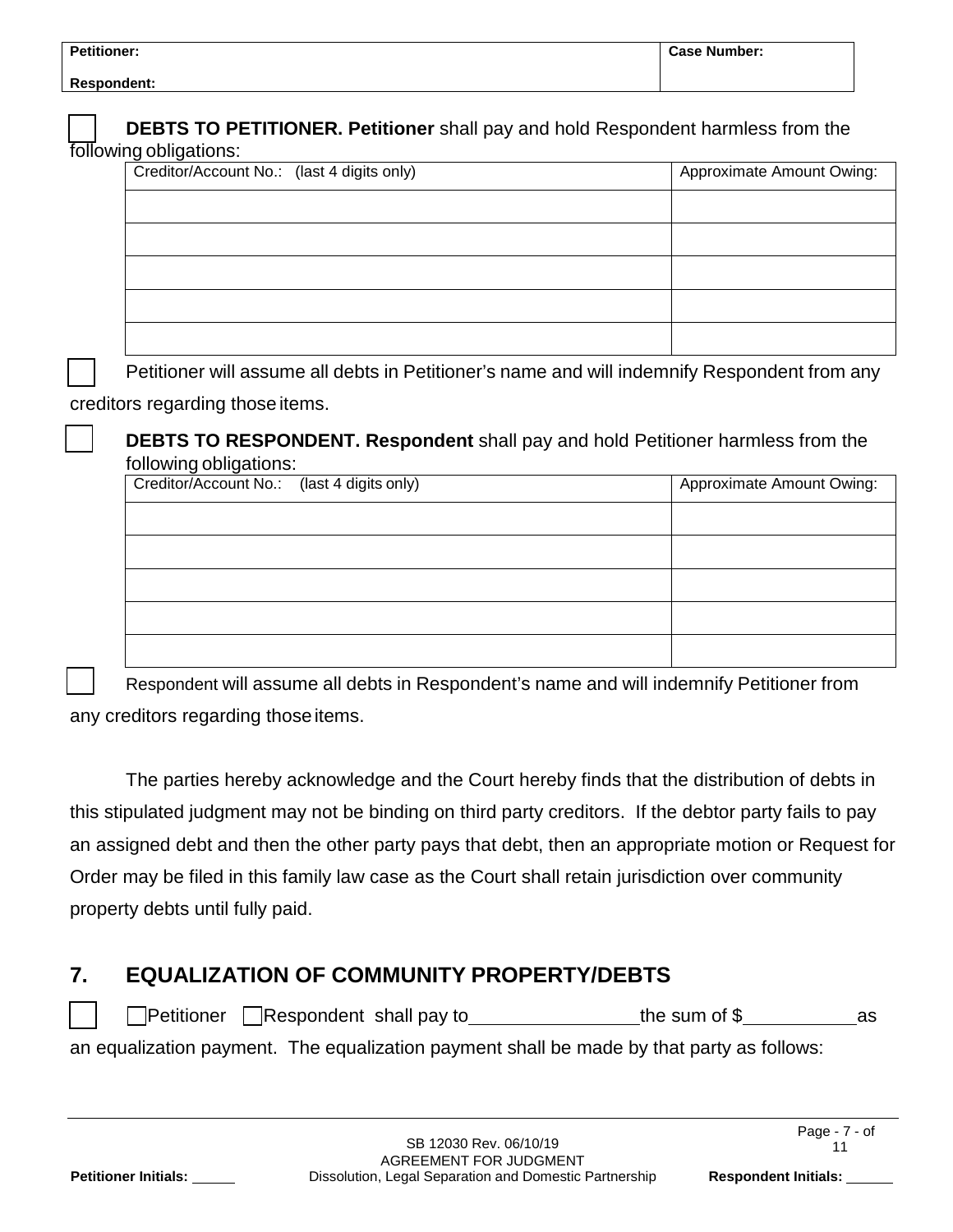| <b>Petitioner:</b> | <b>Case Number:</b> |
|--------------------|---------------------|
| <b>Respondent:</b> |                     |
|                    |                     |

This equalization payment has been bargained for by the parties with the intent that the division of the community estate be deemed an equal division. No further sums shall be due or payable by either party.

 The parties hereby acknowledge and the Court hereby finds that the distribution of community property and debts in this stipulated judgment is fair and equitable under all circumstances of the respective parties, and that the parties knowingly and intelligently waivean absolute equal division of the community assets and debts and waive any claim for offset or reimbursement as a result of thisstipulation.

# **8. RETIREMENT ACCOUNTS**

 Each party is awarded one-half of the community property interest in the retirement account(s) identified below:

|                                    | □ Pension □ Retirement □ Deferred Compensation □ IRA □ 401k □ |
|------------------------------------|---------------------------------------------------------------|
| Financial Institution Information: |                                                               |

|                                    | □ Pension □ Retirement □ Deferred Compensation □ IRA □ 401k □ |  |
|------------------------------------|---------------------------------------------------------------|--|
| Financial Institution Information: |                                                               |  |

*The parties shall divide the community property interest in the retirement account(s) as follows:*

The parties shall divide their interest by way of Trustee to Trustee Transfer; or

The parties shall divide their interest by way of Qualified Domestic Relations Order ("QDRO")

The parties shall prepare a QDRO approved by the Plan Participant of said retirement plan; or

The parties agree to utilize the services of **contained a service of the services**, who is hereby appointed under Evidence Code §730 to prepare the QDRO. Each party shall cooperate in the completion of the QDRO. Each party shall pay one-half of the cost of the preparation of the QDRO. Both parties shall immediately contact example to initiate this process.

| Other Terms re: Retirement Accounts: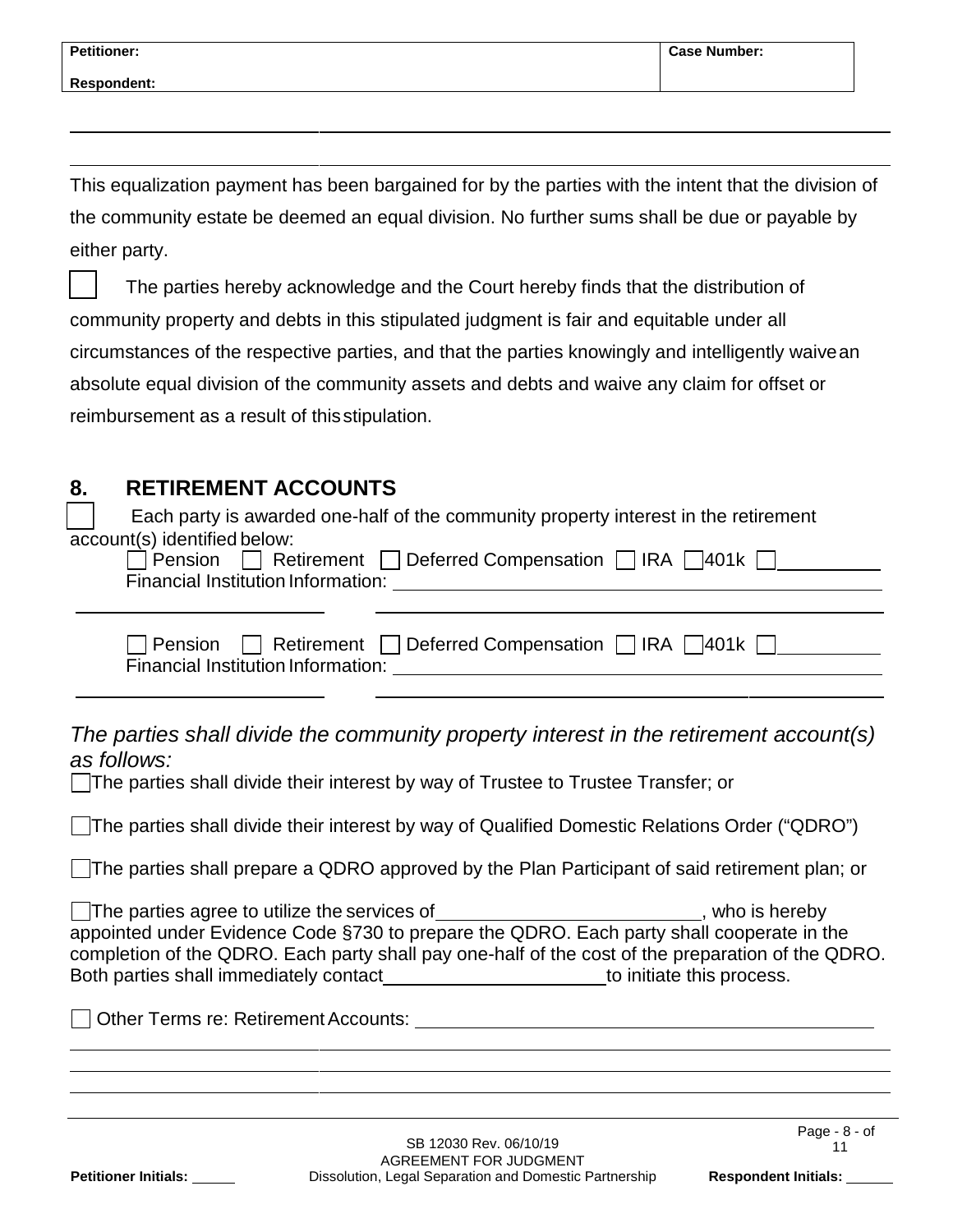| <b>Petitioner:</b> |  |
|--------------------|--|
|--------------------|--|

## **9. SEPARATE PROPERTY**

 **SEPARATE PROPERTY OF PETITIONER**. The following shall be confirmed to Petitioner as his/her sole and separate property:

*DO NOT include property divided in the "Community Property" section*



 **SEPARATE PROPERTY OF RESPONDENT**. The following shall be confirmed to Respondent as his/ her sole and separate property:

*DO NOT include property divided in the "Community Property" section*

### **10. OTHER ORDERS**

 Each of the parties shall pay his/her own fees, expenses of litigation and court costs, excepting those previously ordered.

| Restoration of Former Name: $\Box$ Petitioner $\Box$ Respondent requests restoration of the |  |
|---------------------------------------------------------------------------------------------|--|
| former name as follows:                                                                     |  |

Both parties waive Statement of Decision and any right to appeal.

 Restraining orders have already been issued in this case and a copy of the personal conduct restraining order is attached to this Judgment.

Additional orders <u>superiors</u>

Page - 9 - of 11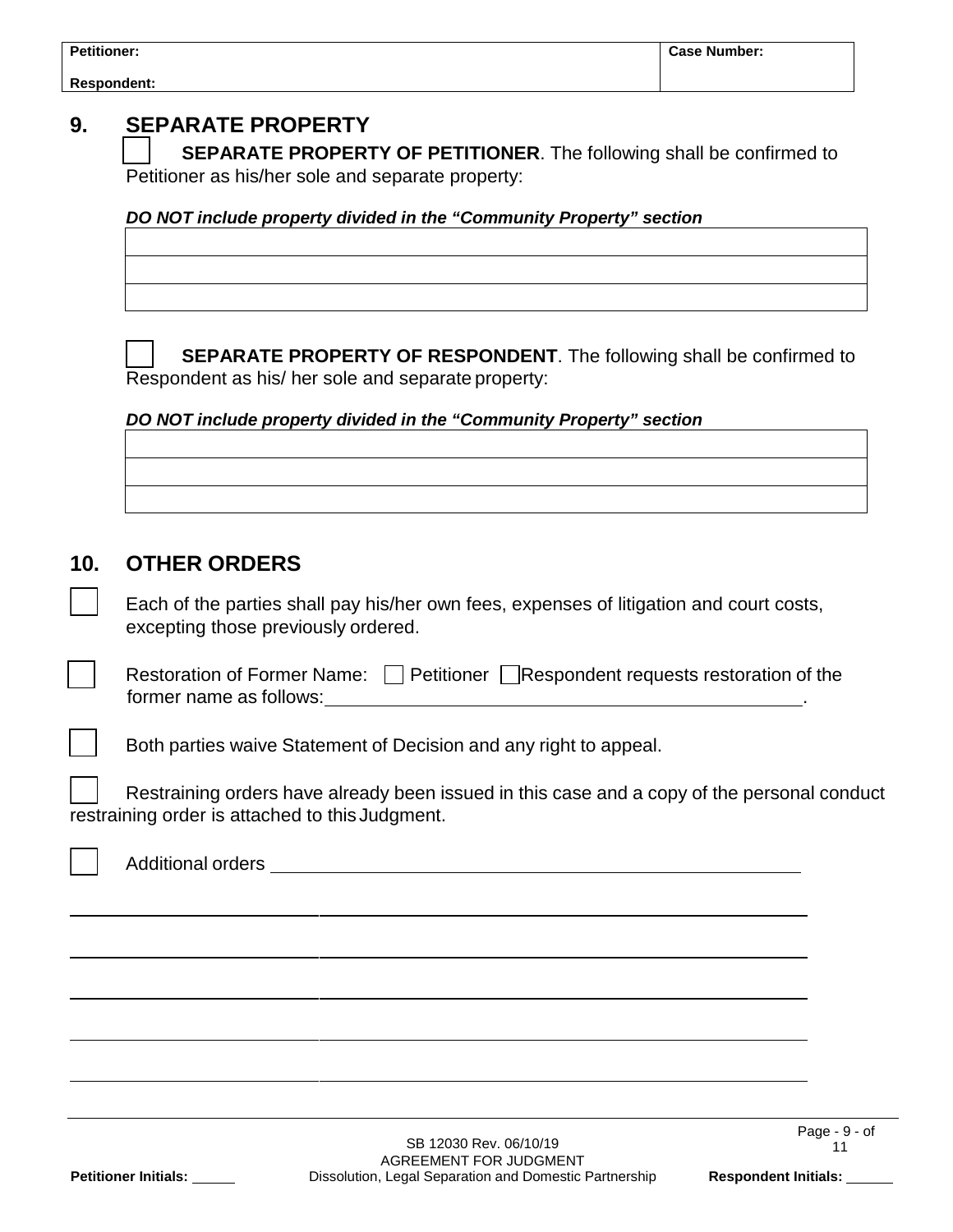| <b>Petitioner:</b> | <b>Case Number:</b> |
|--------------------|---------------------|
| <b>Respondent:</b> |                     |
|                    |                     |
|                    |                     |
|                    |                     |
|                    |                     |
|                    |                     |
|                    |                     |
|                    |                     |
|                    |                     |
|                    |                     |
|                    |                     |

#### **Each of the parties shall execute forthwith all of the documents necessary to carry out the terms of this agreement.**

**Waiver of Final Declaration of Disclosure by both parties:** The parties agree to waive the requirements of Family Code section 2105(a) concerning the final declaration of disclosure: By signing this Waiver provision, each party represents that there has been full compliance with Family Code section 2104, and the preliminary declarations of disclosure have been completed and exchanged. The parties have completed and exchanged a current *Income and Expense Declaration* (form FL-150) that includes all material facts and information on each party's earnings, accumulations, and expenses. The parties have fully complied with Family Law section 2102 and have fully augmented the preliminary declarations of disclosure, including disclosure of all material facts and information on (1) the characterization of all assets and liabilities, (2) the valuation of all assets that are community property or in which the community has an interest, and (3) the amounts of all community debts and obligations.

Each of the parties enters into this waiver knowingly, intelligently, and voluntarily. Each party understands that this waiver does not limit the legal disclosure obligations of the parties but rather is a statement under penalty of perjury that those obligations have been fulfilled. The parties also understand that if they do not comply with these obligations, the court will set aside the judgment.

The petitioner and respondent declare under penalty of perjury under the laws of the State of California that the foregoing is true and correct.

| $\overline{\mathbf{v}}$<br>◠ |      |            |      |
|------------------------------|------|------------|------|
| Petitioner                   | Date | Respondent | วat∈ |

### **NOTICE AND OPPORTUNITY TO BE HEARD**

The responding party was given notice and an opportunity to be heard as provided by the laws of the State of California.